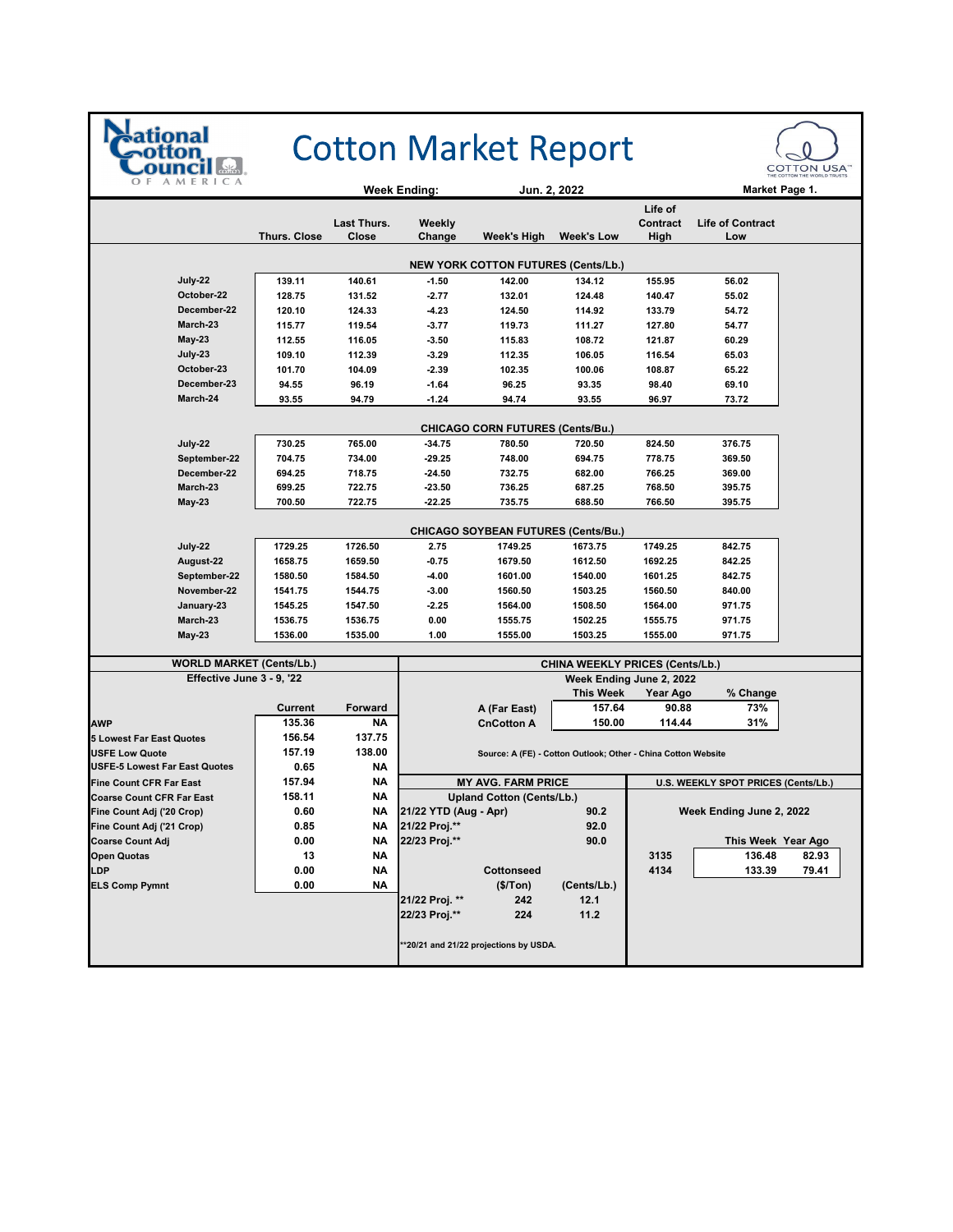|                                            |                                                                           |                     |                     |                                                                                  |                                | <b>Cotton Market Report</b>                               |                             |        | <b>COTTON USA</b>     |  |
|--------------------------------------------|---------------------------------------------------------------------------|---------------------|---------------------|----------------------------------------------------------------------------------|--------------------------------|-----------------------------------------------------------|-----------------------------|--------|-----------------------|--|
|                                            | MERICA                                                                    |                     |                     | <b>Week Ending:</b>                                                              |                                | Jun. 2, 2022                                              |                             |        | Market Page 2.        |  |
|                                            | CCC LOAN STOCKS (Includes '20 & '21 Crop)                                 |                     |                     |                                                                                  |                                | U.S. COTTON EXPORTS (Thou. 480-lb. Bales)                 |                             |        |                       |  |
|                                            |                                                                           | As of May 31, 2022  |                     |                                                                                  |                                |                                                           | Week Ending May 26, 2022    |        |                       |  |
|                                            | Form A                                                                    | Form G              | Total               |                                                                                  |                                |                                                           |                             |        |                       |  |
| <b>Upland</b>                              |                                                                           | (Running Bales)     |                     |                                                                                  | Week                           | Total                                                     | <b>Total</b>                | Week   | <b>Total</b>          |  |
| <b>Southeast</b>                           | 0                                                                         | 468,604             | 468,604             |                                                                                  | 21/22                          | 21/22                                                     | 20/21                       | 22/23  | 22/23                 |  |
| <b>Mid-South</b>                           | 22,319                                                                    | 482,704             | 505,023             | <b>Sales</b>                                                                     | 365.2                          | 16,201.4                                                  | 17,028.2                    | 113.6  | 3,412.0               |  |
| <b>Southwest</b>                           | 0                                                                         | 155,486             | 155,486             | <b>Shipments</b>                                                                 | 514.0                          | 10,809.7                                                  | 13,640.6                    | 0.0    | 0.0                   |  |
| <b>West</b><br><b>U.S.</b>                 | 574<br>22,893                                                             | 39,517<br>1,146,311 | 40,091<br>1,169,204 |                                                                                  |                                | TOP 10 CUSTOMERS OF U.S. RAW COTTON (Thou. 480-Lb. Bales) |                             |        |                       |  |
| <b>ELS</b>                                 |                                                                           |                     |                     |                                                                                  |                                |                                                           |                             |        |                       |  |
| <b>U.S.</b>                                | 3,332                                                                     | 38,156              | 41,488              |                                                                                  | Country                        | 21/22                                                     | 21Share                     | 22/23  | 22Share               |  |
|                                            |                                                                           |                     |                     | <b>CHINA</b>                                                                     |                                | 5,111                                                     | 32%                         | 318    | 9%                    |  |
|                                            | <b>CCC LOAN INTEREST RATES</b>                                            |                     |                     | <b>TURKEY</b>                                                                    |                                | 2,158                                                     | 13%                         | 413    | 12%                   |  |
|                                            | <b>Borrowing Rate</b>                                                     | Interest Rate*      |                     | <b>VIETNAM</b>                                                                   |                                | 2,011                                                     | 12%                         | 138    | 4%                    |  |
| May                                        | 1.750%                                                                    | 2.750%              |                     | <b>PAKISTAN</b>                                                                  |                                | 1,884                                                     | 12%                         | 818    | 24%                   |  |
| June                                       | 2.000%                                                                    | 3.000%              |                     | <b>MEXICO</b>                                                                    |                                | 1,053                                                     | 7%                          | 619    | 18%                   |  |
|                                            |                                                                           |                     |                     | <b>BANGLADESH</b>                                                                |                                | 761                                                       | 5%                          | 208    | 6%                    |  |
|                                            |                                                                           |                     |                     | <b>INDIA</b>                                                                     |                                | 721                                                       | 4%                          | 51     | 2%                    |  |
|                                            | Interest rate for crop year commodity loans less than one year.           |                     |                     | <b>INDONESIA</b>                                                                 |                                | 476                                                       | 3%                          | 159    | 5%                    |  |
|                                            |                                                                           |                     |                     | <b>PERU</b>                                                                      |                                | 312                                                       | 2%                          | 90     | 3%                    |  |
|                                            | <b>CERTIFICATED STOCKS (Running Bales)</b>                                |                     |                     | <b>THAILAND</b>                                                                  |                                | 271                                                       | 2%                          | 82     | 2%                    |  |
|                                            |                                                                           |                     |                     |                                                                                  | <b>TOTAL</b>                   | 16,201                                                    |                             | 3,412  |                       |  |
|                                            |                                                                           |                     |                     |                                                                                  |                                |                                                           |                             |        |                       |  |
|                                            | <b>Stocks</b>                                                             | <b>Review</b>       |                     | CFTC DISAGGREGATED COMMITMENTS OF TRADERS<br><b>Options and Futures Combined</b> |                                |                                                           |                             |        |                       |  |
| Dallas/Ft. W<br>Galveston                  |                                                                           |                     |                     |                                                                                  |                                |                                                           | As of May 31, 2022          |        |                       |  |
| Greenville                                 |                                                                           |                     |                     |                                                                                  |                                |                                                           |                             |        |                       |  |
| <b>Houston</b>                             |                                                                           | $\blacksquare$      |                     |                                                                                  | <b>Total Open</b>              | Commercial                                                | <b>Swap Dealers</b>         |        | <b>Non Commercial</b> |  |
| <b>Memphis</b>                             |                                                                           |                     |                     |                                                                                  | Interest                       | <b>Net Position</b>                                       | <b>Net Position</b>         |        | <b>Net Position</b>   |  |
|                                            |                                                                           |                     |                     | <b>Total</b>                                                                     | 287,123                        | (104, 117)                                                |                             | 23,113 | 81,003                |  |
| <b>TOTAL</b>                               | $\blacksquare$                                                            | $\blacksquare$      |                     | <b>Weekly Change</b>                                                             | 4,838                          | 2,628                                                     |                             | (289)  | (2, 339)              |  |
|                                            |                                                                           |                     |                     |                                                                                  |                                |                                                           |                             |        |                       |  |
|                                            |                                                                           |                     |                     |                                                                                  |                                |                                                           |                             |        |                       |  |
| <b>ON-CALL COTTON (100 Bale Contracts)</b> |                                                                           |                     |                     | <b>STATE OF THE ECONOMY</b>                                                      |                                |                                                           |                             |        |                       |  |
|                                            |                                                                           | As of May 27, 2022  |                     |                                                                                  | Week Ending June 2, 2022       |                                                           |                             |        |                       |  |
|                                            |                                                                           |                     |                     |                                                                                  |                                |                                                           |                             |        |                       |  |
|                                            | Call                                                                      |                     | Call                |                                                                                  |                                |                                                           | Thurs.                      | Thurs. | Last % Change         |  |
| <b>Contract</b>                            | <b>Sales</b>                                                              | Week's<br>Change    | Purch.              | Week's<br>Change                                                                 | Dow Jones Ind. Avg.            |                                                           | <b>Settlement</b><br>33,248 | 32,637 | YTD<br>-9%            |  |
|                                            |                                                                           |                     |                     |                                                                                  | <b>S&amp;P 500</b>             |                                                           | 4,177                       | 4,058  | $-12%$                |  |
| July '22                                   | 35,729                                                                    | $-6,443$            | 3,346               | -508                                                                             | 10-Yr Treas. Bond Rate         |                                                           | 2.912%                      | 2.744% | 92%                   |  |
| October '22                                | 0                                                                         | 0                   | 0                   | 0                                                                                | <b>NASDAQ Composite</b>        |                                                           | 12,317                      | 11,741 | $-21%$                |  |
| December '22                               | 57,080                                                                    | 107                 | 22,876              | -828                                                                             | Russell 2000                   |                                                           | 1,898                       | 1,838  | $-15%$                |  |
| March '23                                  | 7,527                                                                     | 882                 | 3,120               | 204                                                                              |                                |                                                           |                             |        |                       |  |
| <b>May '23</b>                             | 5,142                                                                     | -62                 | 142                 | 0                                                                                | Japanese Nikkei 225            |                                                           | 27,414                      | 26,605 | -5%                   |  |
| July '23                                   | 10,179                                                                    | 84                  | 21                  | 4                                                                                | <b>Hong Kong Hang Seng</b>     |                                                           | 21,082                      | 20,116 | -10%                  |  |
| December '23                               | 4,266                                                                     | -161                | 11,210              | 501                                                                              | <b>Singapore Straits Times</b> |                                                           | 3,227                       | 3,209  | 3%                    |  |
| March '24                                  | 0                                                                         | 0                   | 0                   | 0                                                                                | <b>Shanghai Composite</b>      |                                                           | 3,195                       | 3,123  | -12%                  |  |
| <b>May '24</b>                             | 0                                                                         | 0                   | 0                   | 0                                                                                |                                |                                                           |                             |        |                       |  |
| <b>July '24</b>                            | 0                                                                         | 0                   | 220                 | 0                                                                                | Euro (in U.S.\$)               |                                                           | 1.07                        | 1.07   | -6%                   |  |
| December '24                               | 0                                                                         | 0                   | 249                 | 0                                                                                | Japanese Yen (per U.S.\$)      |                                                           | 129.88                      | 127.09 | 13%                   |  |
| March '25                                  | 0                                                                         | 0                   | 0                   | 0                                                                                |                                |                                                           |                             |        |                       |  |
|                                            |                                                                           |                     |                     |                                                                                  | WTx Int Crude Oil (\$/barrel)  |                                                           | NΑ                          | 116.19 | ΝA                    |  |
|                                            |                                                                           |                     |                     |                                                                                  | Diesel, Ultra-low (\$/gal)     |                                                           | NΑ                          | 4.03   | ΝA                    |  |
|                                            |                                                                           |                     |                     |                                                                                  | Natural Gas (\$/million btu)   |                                                           | NΑ                          | 9.19   | ΝA                    |  |
|                                            | Indicates changes from previous week based on revised data for last week. |                     |                     |                                                                                  |                                |                                                           |                             |        |                       |  |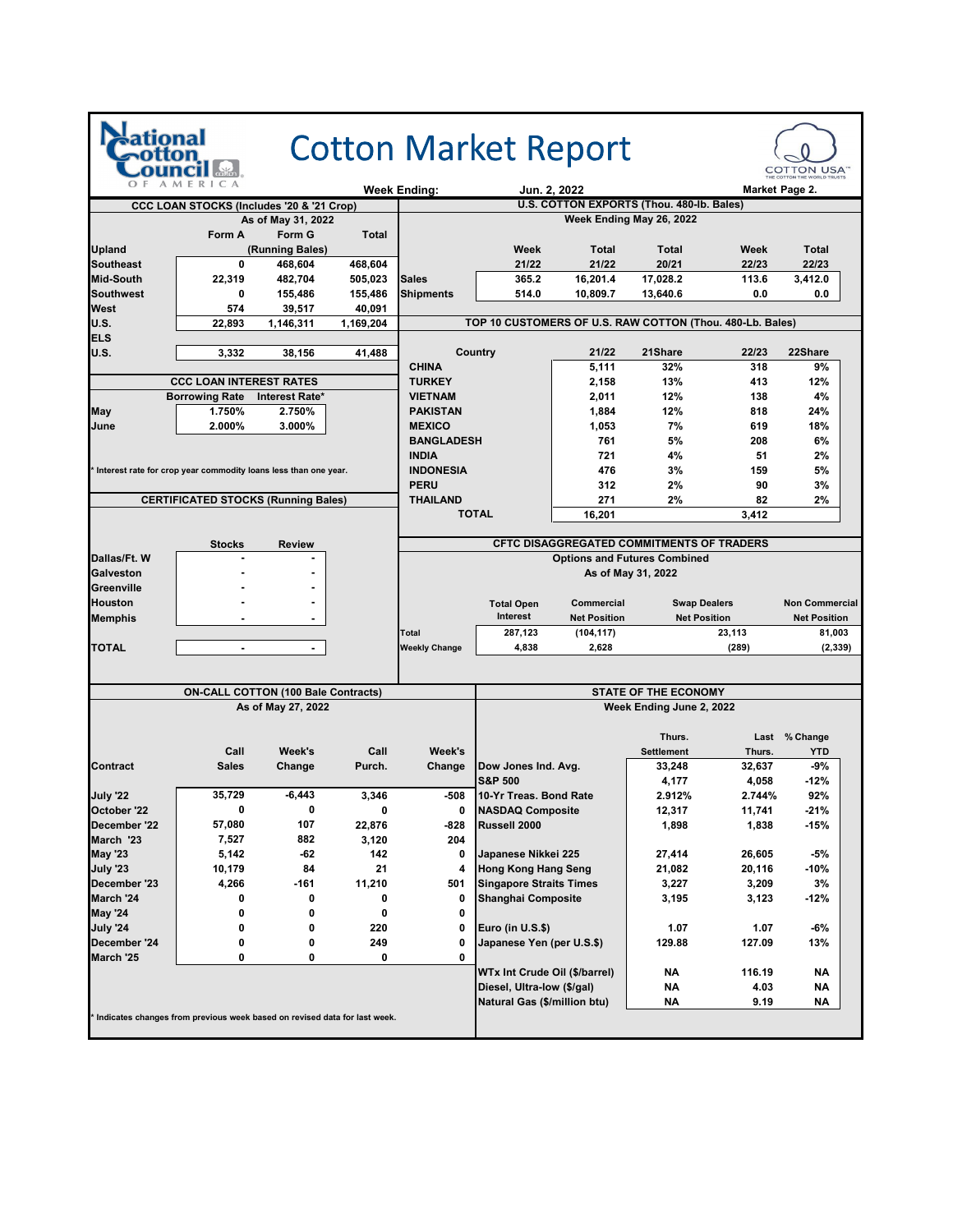| afiona                                                | AMERICA                                              |                                                         |            |                     |                           | <b>Cotton Market Report</b>                 |                                            | <b>COTTON USA"</b> |  |
|-------------------------------------------------------|------------------------------------------------------|---------------------------------------------------------|------------|---------------------|---------------------------|---------------------------------------------|--------------------------------------------|--------------------|--|
|                                                       |                                                      |                                                         |            | <b>Week Ending:</b> |                           | Jun. 2. 2022                                | Market Page 3.                             |                    |  |
|                                                       |                                                      | <b>COTTON SUPPLY AND DEMAND (Million 480-lb. Bales)</b> |            |                     |                           |                                             | <b>U.S. COTTON TEXTILE TRADE</b>           |                    |  |
|                                                       | US                                                   | <b>Estimates for May 2022</b>                           |            | World               |                           |                                             | YTD_Mar22<br>(Million 480-lb. Bale Equiv.) | <b>YTD Mar21</b>   |  |
|                                                       | 21/22                                                | 22/23p                                                  | 21/22      | 22/23p              |                           | <b>Imports</b>                              | 5.24                                       | 4.71               |  |
| <b>Beginning Stocks</b>                               | 3.2                                                  | 3.4                                                     | 88.1       | 83.7                |                           | <b>Exports</b>                              | 0.74                                       | 0.76               |  |
| <b>Production</b>                                     | 17.5                                                 | 16.5                                                    | 118.5      | 121.1               |                           |                                             |                                            |                    |  |
| <b>Imports</b>                                        | 0.0                                                  | 0.0                                                     | 45.5       | 47.6                |                           | US COTTONSEED SUPPLY AND DISAPPEARANCE      |                                            |                    |  |
| <b>Total Supply</b>                                   | 20.7                                                 | 19.9                                                    | 206.5      | 204.7               |                           |                                             | (000 Short Tons)                           |                    |  |
| <b>Mill Use</b>                                       | 2.6                                                  | 2.5                                                     | 122.9      | 122.0               |                           |                                             | <b>Marketing Year</b>                      |                    |  |
| <b>Exports</b>                                        | 14.8                                                 | 14.5                                                    | 45.5       | 47.6                |                           |                                             | 21/22                                      | 22/23              |  |
| <b>Total Use</b>                                      | 17.3                                                 | 17.0                                                    | 122.9      | 122.0               |                           | <b>Beg. Stocks</b>                          | 393                                        | 422                |  |
| <b>Ending Stocks</b>                                  | 3.4                                                  | 2.9                                                     | 83.7       | 82.8                |                           | <b>Production</b>                           | 5,323                                      | 5,115              |  |
| <b>Stocks/Use Ratio</b>                               | 19.7%                                                | 17.1%                                                   | 68.0%      | 67.9%               |                           | <b>Imports</b>                              | 25                                         | 5                  |  |
| *20/21 estimates by USDA, 21/22 projections from USDA |                                                      |                                                         |            |                     |                           | <b>Total Supply</b>                         | 5,741                                      | 5,542              |  |
|                                                       |                                                      |                                                         |            |                     |                           | Crush                                       | 1,475                                      | 1,550              |  |
|                                                       | <b>MAY US COTTON PRODUCTION ESTIMATE, 21/22 CROP</b> |                                                         |            |                     |                           | <b>Exports</b>                              | 285                                        | 275                |  |
|                                                       |                                                      |                                                         |            |                     |                           | Other                                       | 3,559                                      | 3,295              |  |
|                                                       |                                                      |                                                         | Yield per  |                     |                           | <b>Total Demand</b>                         | 5,319                                      | 5,120              |  |
|                                                       | <b>Planted Acres</b>                                 | Harv. Acres                                             | Harv. Acre | 5-Year Avg.         | 480-Lb. Bales End. Stocks |                                             | 422                                        | 422                |  |
|                                                       | (Thou.)                                              | (Thou.)                                                 | (Lb.)      | Yield (Lb.)         | (Thou.)                   |                                             |                                            |                    |  |
| <b>UPLAND</b>                                         |                                                      |                                                         | 917        | 856                 |                           | USDA-ERS May Oil Crops Outlook.             |                                            |                    |  |
| <b>SOUTHEAST</b>                                      | 2,327                                                | 2,297                                                   |            |                     | 4,389                     |                                             |                                            |                    |  |
| Alabama<br>Florida                                    | 405<br>92                                            | 401<br>90                                               | 826<br>640 | 889<br>737          | 690<br>120                | US COTTONSEED MEAL SUPPLY AND DISAPPEARANCE | (000 Short Tons)                           |                    |  |
| Georgia                                               | 1,170                                                | 1,160                                                   | 914        | 859                 | 2,210                     |                                             | <b>Marketing Year</b>                      |                    |  |
| <b>North Carolina</b>                                 | 375                                                  | 365                                                     | 1,017      | 861                 | 773                       |                                             | 21/22                                      | 22/23              |  |
| <b>South Carolina</b>                                 | 210                                                  | 207                                                     | 986        | 788                 | 425                       | Beg. Stocks                                 | 39                                         | 25                 |  |
| Virginia                                              | 75                                                   | 74                                                      | 1,109      | 935                 | 171                       | <b>Production</b>                           | 665                                        | 700                |  |
| <b>MID-SOUTH</b>                                      | 1,625                                                | 1,589                                                   | 1,131      | 1,118               | 3,744                     | Imports                                     | 0                                          | 0                  |  |
| <b>Arkansas</b>                                       | 480                                                  | 475                                                     | 1,248      | 1,155               | 1,235                     | <b>Total Supply</b>                         | 704                                        | 725                |  |
| Louisiana                                             | 110                                                  | 104                                                     | 1,011      | 990                 | 219                       | Consumption                                 | 619                                        | 625                |  |
| <b>Mississippi</b>                                    | 445                                                  | 430                                                     | 997        | 1,110               | 893                       | Exports                                     | 60                                         | 60                 |  |
| <b>Missouri</b>                                       | 315                                                  | 310                                                     | 1,260      | 1,196               | 814                       | Demand                                      | 679                                        | 685                |  |
| <b>Tennessee</b>                                      | 275                                                  | 270                                                     | 1,036      | 1,078               | 583                       | <b>End. Stocks</b>                          | 25                                         | 40                 |  |
| <b>SOUTHWEST</b>                                      | 6,955                                                | 6,092                                                   | 676        | 730                 | 8,580                     |                                             |                                            |                    |  |
| Kansas                                                | 110                                                  | 102                                                     | 880        | 946                 | 187                       | USDA-ERS May Oil Crops Outlook.             |                                            |                    |  |
| <b>Oklahoma</b>                                       | 495                                                  | 440                                                     | 756        | 763                 | 693                       |                                             |                                            |                    |  |
| <b>Texas</b>                                          | 6,350                                                | 5,550                                                   | 666        | 722                 | 7,700                     | US COTTONSEED OIL SUPPLY AND DISAPPEARANCE  |                                            |                    |  |
| WEST                                                  | 182                                                  | 171                                                     | 1,346      | 1,350               | 478                       |                                             | (Million Pounds)                           |                    |  |
| Arizona                                               | 120                                                  | 119                                                     | 1,275      | 1,325               | 316                       |                                             | <b>Marketing Year</b>                      |                    |  |
| California                                            | 26                                                   | 26                                                      | 1,920      | 1,667               | 102                       |                                             | 21/22                                      | 22/23              |  |
| <b>New Mexico</b>                                     | 36                                                   | 26                                                      | 1,108      | 1,012               | 60                        | Beg. Stocks                                 | 48                                         | 45                 |  |
| <b>TOTAL UPLAND</b>                                   | 11,089                                               | 10,149                                                  | 813        | 852                 | 17,191                    | <b>Production</b>                           | 400                                        | 410                |  |
| <b>TOTAL ELS</b>                                      | 127<br>9                                             | 124                                                     | 1,287      | 1,435               | 332                       | <b>Imports</b><br><b>Total Supply</b>       | 5                                          | 5                  |  |
| Arizona                                               |                                                      | 9                                                       | 982        | 922                 | 18                        |                                             | 453                                        | 460                |  |
| California<br><b>New Mexico</b>                       | 88                                                   | 87<br>12                                                | 1,501      | 1,545<br>805        | 272                       | <b>Domestic Consumption</b>                 | 313                                        | 350                |  |
| Texas                                                 | 13<br>17                                             | 16                                                      | 640<br>780 | 849                 | 16<br>26                  | Exports<br><b>Total Demand</b>              | 95<br>408                                  | 65<br>415          |  |
| <b>ALL COTTON</b>                                     | 11,216                                               | 10,272                                                  | 819        | 864                 | 17,523                    | End. Stocks                                 | 45                                         | 45                 |  |
| Source: USDA-NASS May Annual Crop Production Report.  |                                                      |                                                         |            |                     |                           | USDA-ERS May Oil Crops Outlook.             |                                            |                    |  |